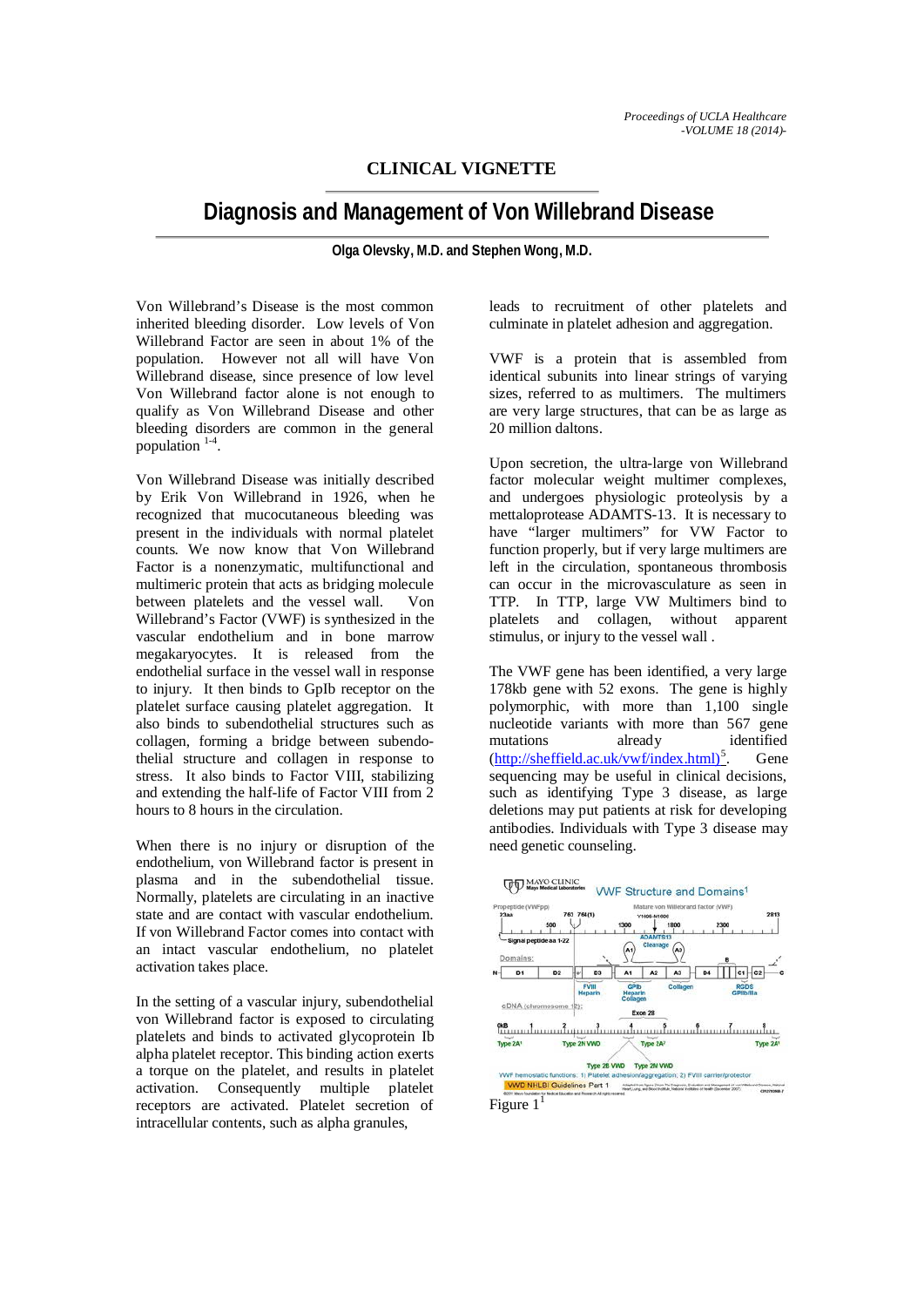The VWF protein amino acid sequence, shown at the top of this diagram, is aligned with the VWF gene cDNA at the bottom, and domains of VWF are shown in the middle. Each subunit has specific domains for different ligands that bind to VWF: Factor VIII , collagen, heparin, platelet gycoprotein Ib complex, and platelet glycoprotein IIb/IIIA complex Type 2A, 2B and 2M mutations have been mapped to exon 28.

# *Diagnosis and Clinical Presentation*

Patients present with symptoms of mucus membrane bleeding such as epistaxis, menorrhagia, GI bleeding especially associated with angiodysplasia, as well as oral bleeding. On rare occasions patients may present with joint hemorrhages and bleeding early in life. The usual screening tests, such as PT, PTT, platelet count, bleeding time and PFA -100 are not always useful. If personal and family histories of bleeding are strong enough to raise the potential diagnosis of VWD, specific diagnostic tests should be ordered.<sup>4</sup> These include Von Willebrand Antigen, (VWF:Ag), Von Willebrand Factor Ristocetin cofactor activity (VWF:RCo), Factor VIII activity level (FVIII:C) and multimeric analysis.

These specific tests can be affected by additional factors: There is a physiologic difference in the levels of the Von Willebrand factor in patients with different blood types. For example individuals with type "O" Blood type will have VW levels about 25% lower than individuals with other ABO Blood types. Inflammation, adrenergic stimulation, estrogen replacement and pregnancy can increase VWF levels. Therefore before the diagnosis is made, individuals with borderline low VWF levels should be tested on three different occasions, several weeks apart.

#### *Laboratory Testing*

**Von Willebrand AntigenTest** is a standard ELISA type assay, where antibodies are used against the Von Willebrand Antigens. **Von Willebrand Factor Activity** (Ristocetin Co-Factor Test) evaluates the functional ability of Von Willebrand Factor to bind to platelets, in the presence of Ristocetin, an antibiotic that promotes Von Willebrand Factor binding to platelets. The endpoint of the assay is clumping of platelets. In the assay, Ristocetin is added to

patient's plasma (a source of von Willebrand Factor) and normal platelets. With different concentration of Ristocetin a calibration curve is made, with a quantitative analysis of Von Willebrand Factor.

**Platelet Function Analyzer** is a surrogate for a bleeding time. The patient's own platelets and Von Willebrand Factor are used, so this is a test of platelet function, and is not specific to intrinsic Von Willebrand Factor levels.

**Factor VIII Activity** is performed using traditional Coagulation factor Assay. **Von Willebrand Multimer Assay** tests for the presence of large Von Willebrand Multimers in the plasma using electrophoresis on diluted plasma, in agarose gels. These multimers are crucial for adequate Von Willebrand binding activity.

**RIPA** testing is used to subclassify VWD, and to determine whether a gain of function mutation is present, which occurs in type 2B Von Willebrand Disease. Patient's plasma and platelets are added together (not the normal platelets that used in the Ristocetin Cofactor Assay) and platelet aggregation is assessed. Different concentrations of ristocetin are added to the mixture. Concentrations less than 0.6 mg/ml do not cause aggregation in normal subjects, but will cause aggregation if there is a gain of function mutation (Type 2B Von Willebrand's Disease).

Levels of VWF:Ag and VWF:Rco of <30 IU/dL are used as the cut off for diagnosis of VW disease. The cut off is low because, there is a high frequency of Type "O" Blood in the US, bleeding symptoms are reported by many individuals, no abnormality in the VWF gene has been identified in many individuals with mildly to moderately low VWF:Rco levels.

# *Classification*

VWD is divided into three types<sup>1-4</sup>.

Type 1 accounts for 75-80% of the cases and is due to a quantitative decrease in the Von Willebrand Factor. Laboratory testing shows: decrease in antigen and decrease in Ristocetin Cofactor activity multimers are normal, RIPA is decreased, Factor VIII is normal or slightly decreased. Patients usually have mild to moderate bleeding. Patients with type 2 VWD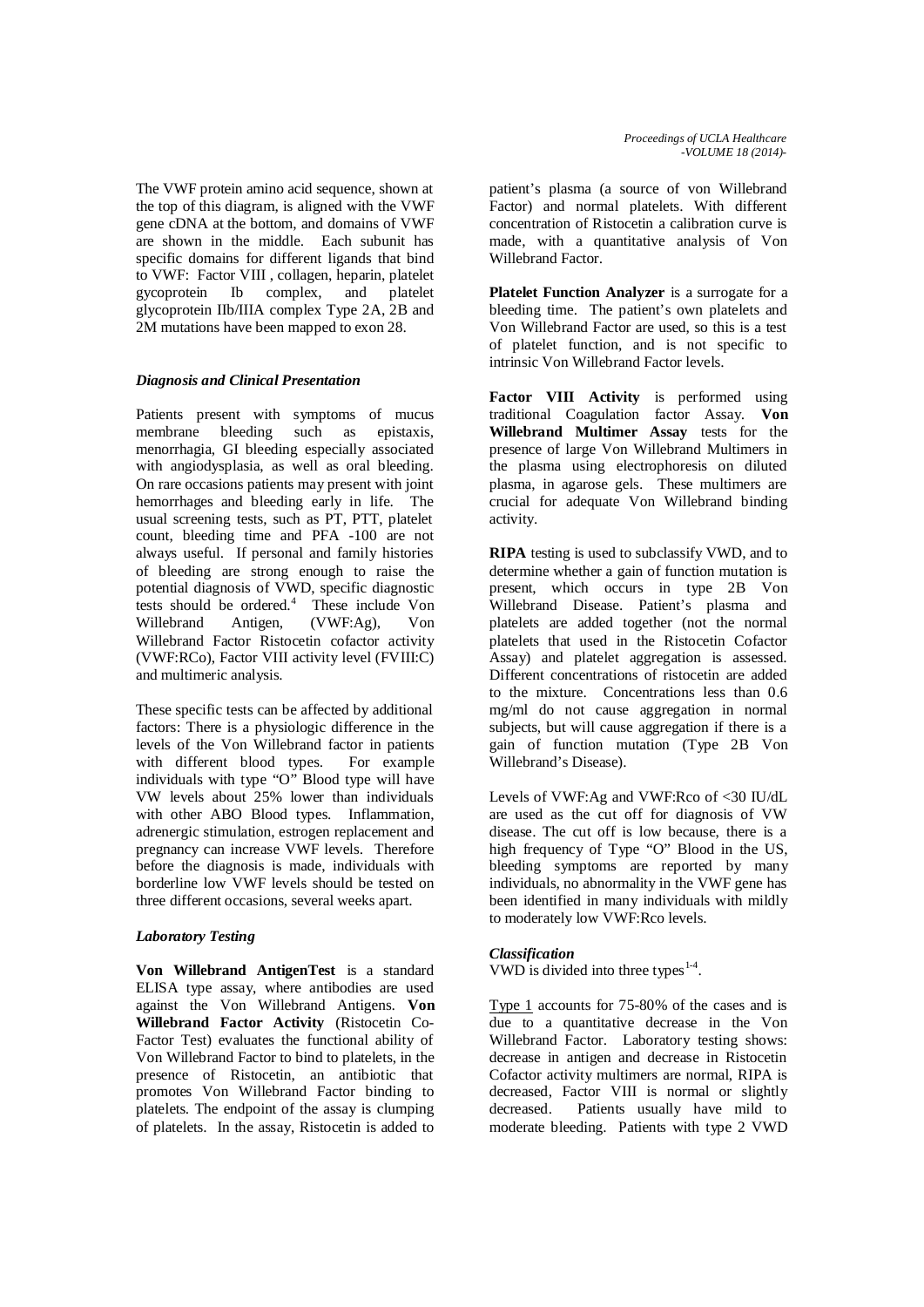represent 10-20% of all cases. They have mutations that impair functional domains. They have greatly reduced VWF:RCo/VWF:Ag ratio. Type 2A, 2B and 2M mutations have been mapped to exon 28.

Type 2A is a rare disorder that is due to the absence of large multimers. A mutation in the  $A2(2A<sup>2</sup>)$  domain makes the Von Willebrand molecule more sensitive to proteolysis by Adamts 13. The other mutation in Type  $2A<sup>1</sup>$ causes abnormal multimer synthesis (Figure 1). Laboratory findings in type 2A include decreased Ristocetin activity more than the antigen because of the loss of more functional high-molecular weight-multimers, low RIPA with low/normal Factor VIII level. The highmolecular-weight multimers are absent on agarose gel. Patients have moderate to severe bleeding and present before adulthood.

Type 2B accounts for 5% of VWD. It is characterized by a gain of function mutation, where an abnormal Von Willebrand Factor has an increased affinity for G1P23b domain on the platelet surface. These complexes are cleared rapidly from the circulation, and therefore patients may have thrombocytopenia and moderate bleeding. Laboratory findings in Type 2B include abnormal RIPA, since low concentration of ristocetin cause platelet aggregation. There is a decrease in ristocetin Cofactor Activity and there is a decrease in High Molecular Weight Multimers. Patients have thrombocytopenia and moderate bleeding symptoms

Type 2M is very uncommon. It results from a mutation affecting the A1 domain (in different area than 2B). Laboratory findings in Type 2M are decreased VWF antigen and decreased Function (Activity). Multimer pattern is normal, although very large multimers (Vicenza varaint) can be seen.

Type 2N (Normandie) is a rare disorder in which Von Willebrand molecule has a defect in the amino terminus end, where it normally binds Factor VIII. Due to the defect, Factor VIII's half life is decreased since it is not stabilized in the circulation by the Von Willebrand Factor. Platelet related Von Willebrand function is normal. Patients present with symptoms related to Factor VIII deficiency such as joint or soft tissue bleeding. Laboratory evaluation in Type

2N includes: normal Von Willebrand Antigen, Ristocetin Cofactor Activity and RIPA. Diagnosis is established by performing an assay, testing patient's VWF binding to factor VIII. This disorder can be confused with Hemophilia A, but affects males and females.

Type 3 VWD is a rare disorder (1-2 cases/million) characterized by almost complete absence of Von Willebrand Factor, and accompanied by moderate deficiency of factor VIII. This is usually due to larger deletions in the VW gene and is inherited in homozygous or double heterozygous manner. Laboratory Findings Type III include reduced von Willebrand Antigen and Ristocetin Cofactor Activity. Factor VIII activity is very low and multimers are not visualized. Gene Analysis may play a role in the diagnosis. Patients with Type III Von Willebrand Disease present early with severe bleeding.

# *Treatment*

Treatment of VWD in the United States varies widely and frequently is based on local experience and physician preference. Few standard recommendations exist to guide therapy for VWD.

There are three types of treatment options for the patients with Von Willebrand Disease: DDAVP, replacement therapies with factor products as well as adjunctive therapies with fibrinolytic agents, such as aminocaproic acid or other agents that promote hemostasis or wound healing, but do not increase VWF concentrations. These options are not mutually exclusive<sup>5</sup>. Infusions of VWF to prevent bleeding episodes — known as prophylaxis are less frequently required in patients with severe VWD in contrast to patients with severe hemophilia.

Most of the patients with type 1 and Type 2 VWD can be treated with desmopressin . Desmopressin (DDAVP) is a synthetic derivative of the antidiuretic hormone, vasopressin. Desmopressin has been used to treat VWD for more than 25 years. The agent causes the release of the Von Willebrand factor and factor VIII from the endothelial surfaces, and can cause a 2 to 5 fold increase of both VWF and factor VIII. The effect takes place within 45 minutes and can last for 6 hours.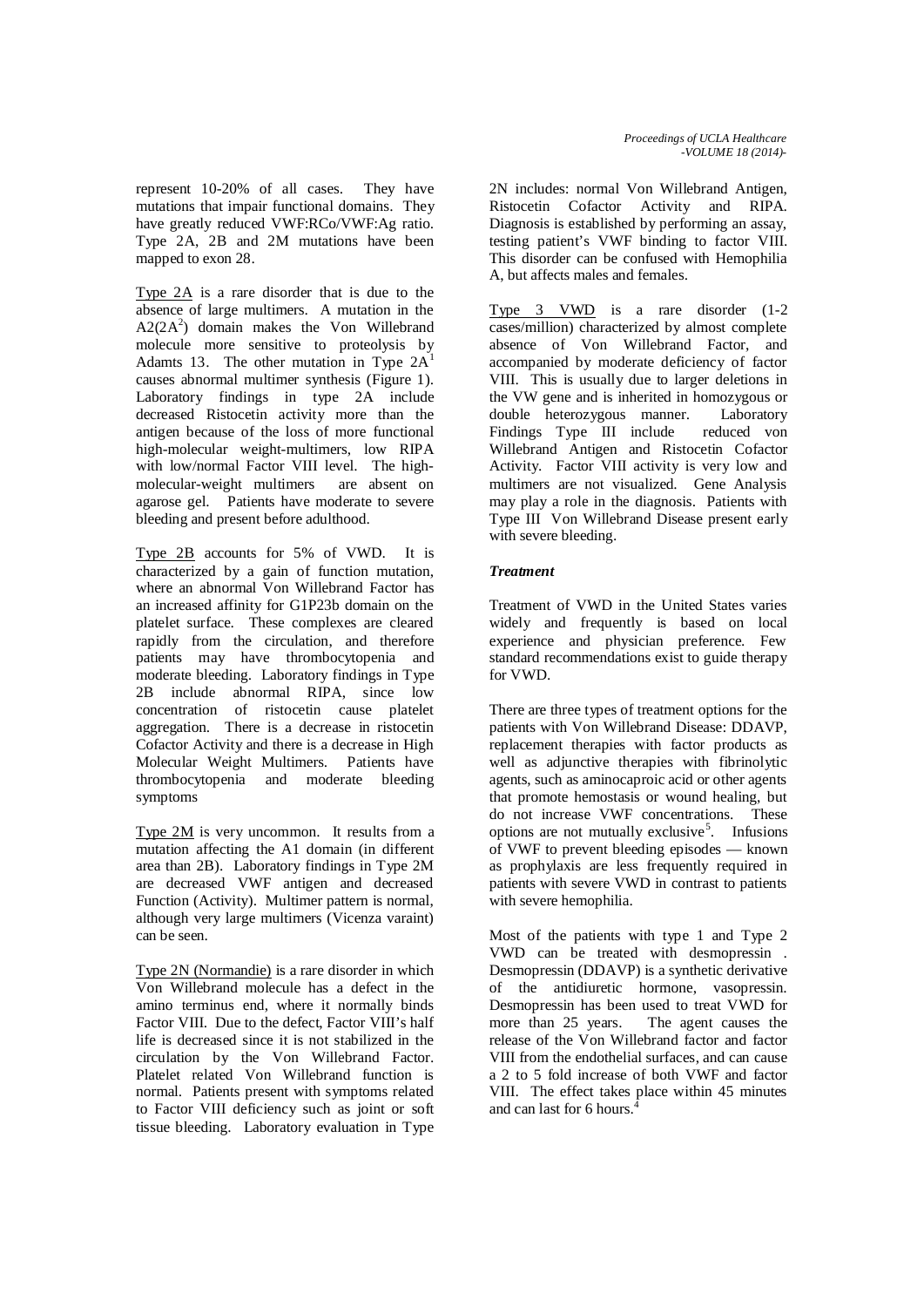It is extremely important to do a therapeutic trial of DDAVP before invasive procedures to demonstrate increase in the levels of VWF, and to document that there no resulting thrombocytopenia. DDAVP induced thrombocytopenia can be seen in type 2B disease following administration of DDAVP. VWF:RCo and FVIII activities should be measured in all VWD patients at baseline, and within 1 h and 2-4 hours after administration of desmopressin. Decrease in platelet count after desmopressin has been considered "pseudothrombocytopenia" by some authors, because it is related to platelet agglutination in vitro, rather than in vivo agglutination and clearance.

DDAVP should be administered IV every 8 hours, for 2-3 doses, and then q 48 hours. Standard dosing of desmopressin is 0.3 mcg/ kg given over 30 min, with peak increments of FVIII and VWF 30–90 min after the infusion. NSAIDS should be used with caution with DDAVP, since they can aggravate hyponatremia. Tachyphylaxis and hypotension can occur with repeated doses. There have been reports of myocardial infarction after treatment with desmopressin. Desmopressin should be avoided in patients who are at very high risk for cardiovascular or cerebrovascular disease, especially the elderly.

If bleeding is not controlled with DDAVP, replacement VW concentrates should be used for types 1 and 2 disease at doses (based on VW factor units) of 20-30 units/kg 12 hours for 3-10 days. Factor VIII recombinant and Monoclonal products do not contain VWF. Cryoprecipitate on the other hand contains high levels of VWF,

For major bleeding and for Type III disease doses should be increased to 50 IU /kg. **Humate-P (CSL Behring**), Alphanate SD/HT (Grifols USA, Los Angeles, CA, USA) and Wilate (Octapharma) are plasma-derived concentrates licensed in the United States to replace VWF in persons who have VWD. Humate is the factor concentrate available on formulary at UCLA. It is a pasteurized product with half life about 11.3 hours. It contains 2.5 U of RCo per 1 unit of FVIII, with efficacy of >90%<sup>6</sup>. Alphanate is pasteurized and contains 1.2U of RCo per 1 U of FVIII. It has efficacy between 75% and 95%<sup>7</sup>. Wilate is a high purity concentrate with a double virus inactivation, with

1U of RCo per 1U of FVIII. Efficacy is similar to the other two products $8$ . All these products are manufactured at US-licensed facilities from pooled plasma collected from paid donors.

Antifibrinolytic agents such as aminocaproic acide  $(AMICAR<sup>®</sup>)$  may be useful for dental procedures. They inhibit the conversion of plasminogen to plasmin, inhibiting fibrinolysis and thereby helping to stabilize clots that have formed. Epsilon aminocaproic acid comes as elixir, tablets and in IV formulation. The dose is 100 mg/kg, followed by 50 mg/kg q 6 hours. Maximum dose is 18 gm/day. Tranexamic Acid-Cyclokapron and Lysteda (6-10 more potent than Amicar), comes in tablets and IV formulation. It is dosed at 25 mg/kg every 6-8 hours. Both IV formulations can be used effectively as a topical mouthwash. Both drugs should be avoided in the management of urinary tract bleeding.

It is critical to make a correct diagnosis of Von Willebrand Disease, since it has clinical and therapeutic implications. Knowledge of the genetics and biology of Von Willebrand Factor has improved treatment of Von Willebrand's Disease. Treatment of most surgical episodes in patients with VWD should be done with VWF concentrates. Surgeries should be done in centers with access to VWF:RCo and FVIII levels

#### **REFERENCES**

- 1. **Nichols WL, Hultin MB, James AH, Manco-Johnson MJ, Montgomery RR, Ortel TL, Rick ME, Sadler JE, Weinstein M, Yawn BP**. von Willebrand disease (VWD): evidence-based diagnosis and management guidelines, the National Heart, Lung, and Blood Institute (NHLBI) Expert Panel report (USA). Haemophilia. 2008 Mar;14(2):171-232. doi: 10.1111/j.1365-2516.2007.01643.x. PubMed PMID: 18315614.
- 2. **Federici AB, Mannucci PM**. Management of inherited von Willebrand disease in 2007. Ann Med. 2007;39(5):346-58. *Review*. PubMed PMID: 17701477.
- 3. **Rodeghiero F, Castaman G, Tosetto A**. How I treat von Willebrand disease. *Blood*. 2009 Aug  $\frac{10}{1182/b}$ lood-2009-01-153296. Epub 2009 May 27. Review. PubMed PMID: 19474451.
- 4. **Rick ME, Walsh CE, Key NS**. Congenital bleeding disorders. Hematology Am Soc Hematol Educ Program. 2003:559-74. *Review*. PubMed PMID: 14633799.
- 5. ISTH-SSC VWF Online Database (VWFdb).